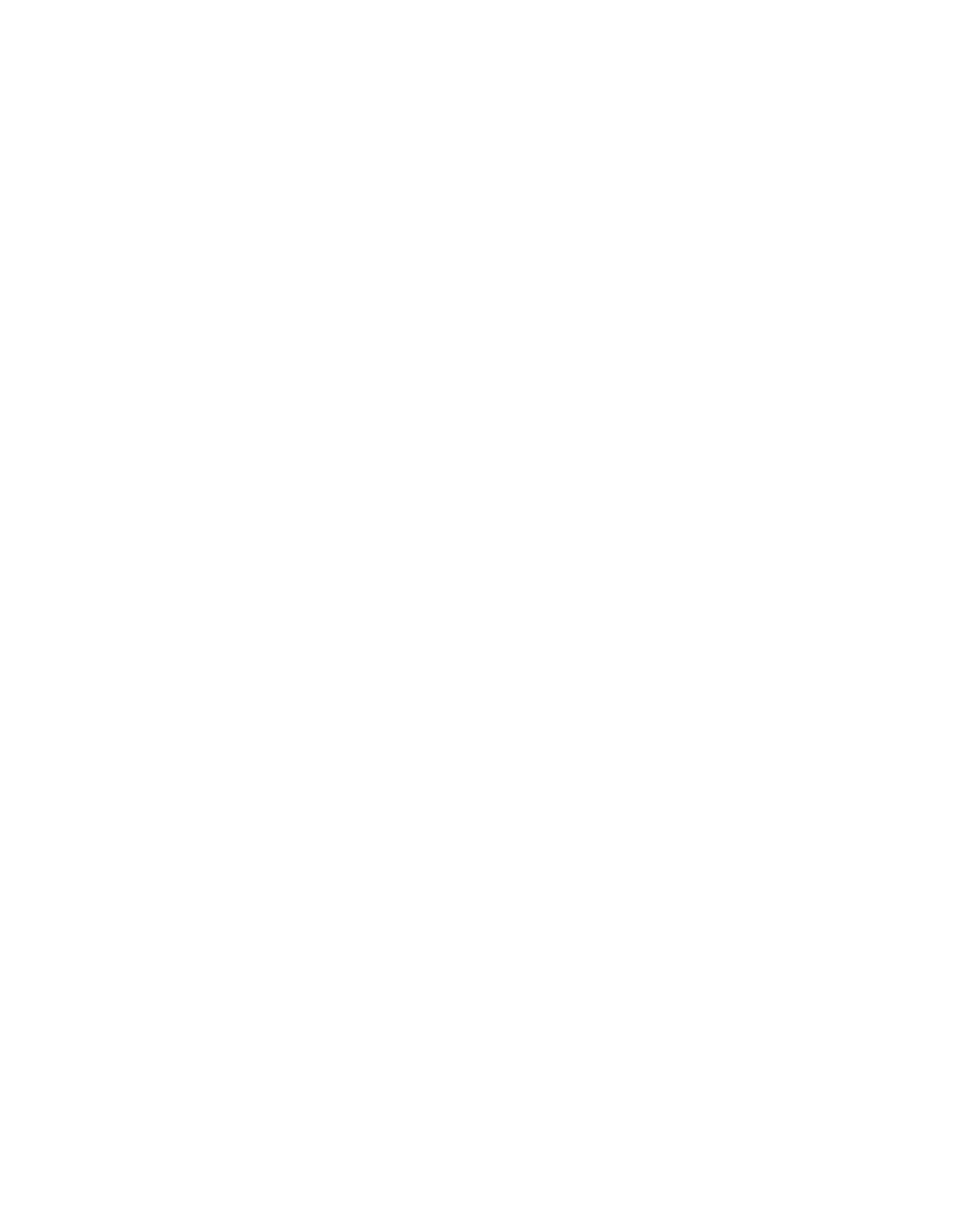This section considers and evaluates the potential impacts of the proposed Project on cultural and paleontological resources. Cultural resources include historic buildings and structures, historic districts, historic sites, prehistoric and historic archaeological sites, and other prehistoric and historic objects and artifacts. Paleontological resources include fossil remains, as well as fossil localities and formations, which have produced fossil material in other nearby areas.

### **CONCEPTS AND TERMINOLOGY FOR EVALUATION OF CULTURAL RESOURCES**

The following definitions are common terms used to discuss the regulatory requirements and treatment of cultural resources:

*Cultural resource* is a term used to describe several different types of properties: prehistoric and historical archaeological sites; architectural properties such as buildings, bridges, and infrastructure; and resources of importance to Native Americans.

*Historic properties* is a term defined by the National Historic Preservation Act (NHPA) as any prehistoric or historic district, site, building, structure, or object included in, or eligible for inclusion in, the National Register of Historic Places (NRHP), including artifacts, records, and material remains related to such a property.

*Historical resource* is a CEQA term that includes buildings, sites, structures, objects, or districts, each of which may have historical, prehistoric, architectural, archaeological, cultural, or scientific importance, and is eligible for listing or is listed in the California Register of Historical Resources (CRHR).

*Paleontological resource* is defined as fossilized remains of vertebrate and invertebrate organisms, fossil tracks and trackways, and plant fossils. A unique paleontological site would include a known area of fossil-bearing rock strata.

## **5.5.1 EXISTING SETTING**

#### PREHISTORY/ETHNOGRAPHY

The Eastern Miwok represent one of the two main divisions of the Miwokan subgroup of the Utian language family. The Plains Miwok, one of five separate cultural and linguistic groups of the Eastern Miwok, occupied the lower reaches of the Mokelumne, Cosumnes, and Sacramento rivers including the area of south Sacramento County surrounding the Project area. The Plains Miwok inhabited the Sacramento Delta for a considerable period of time.

The Plains Miwok organized their society into smaller tribelets, each of which controlled a specific area of resources. Each tribelet consisted of 300 to 500 persons scattered throughout several smaller villages and hamlets. Each village represented a different lineage of the tribelet and was localized to a specific village site where resources existed.

The diet of the Plains Miwok emphasized the collection of floral resources such as acorns, buckeye, foothill pine nuts, seeds from the native grasses, and various fresh greens. Faunal resources such as tule elk, pronghorn antelope, deer, jackrabbits, cottontails, beaver, gray squirrels, wood rats, quail, and waterfowl were hunted. Fishing, particularly salmon and sturgeon, contributed significantly to the Plains Miwok diet. The primary method of collecting fish was by nets, but the use of bone hooks, harpoons, and obsidian-tipped spears is also indicated by ethnographic evidence.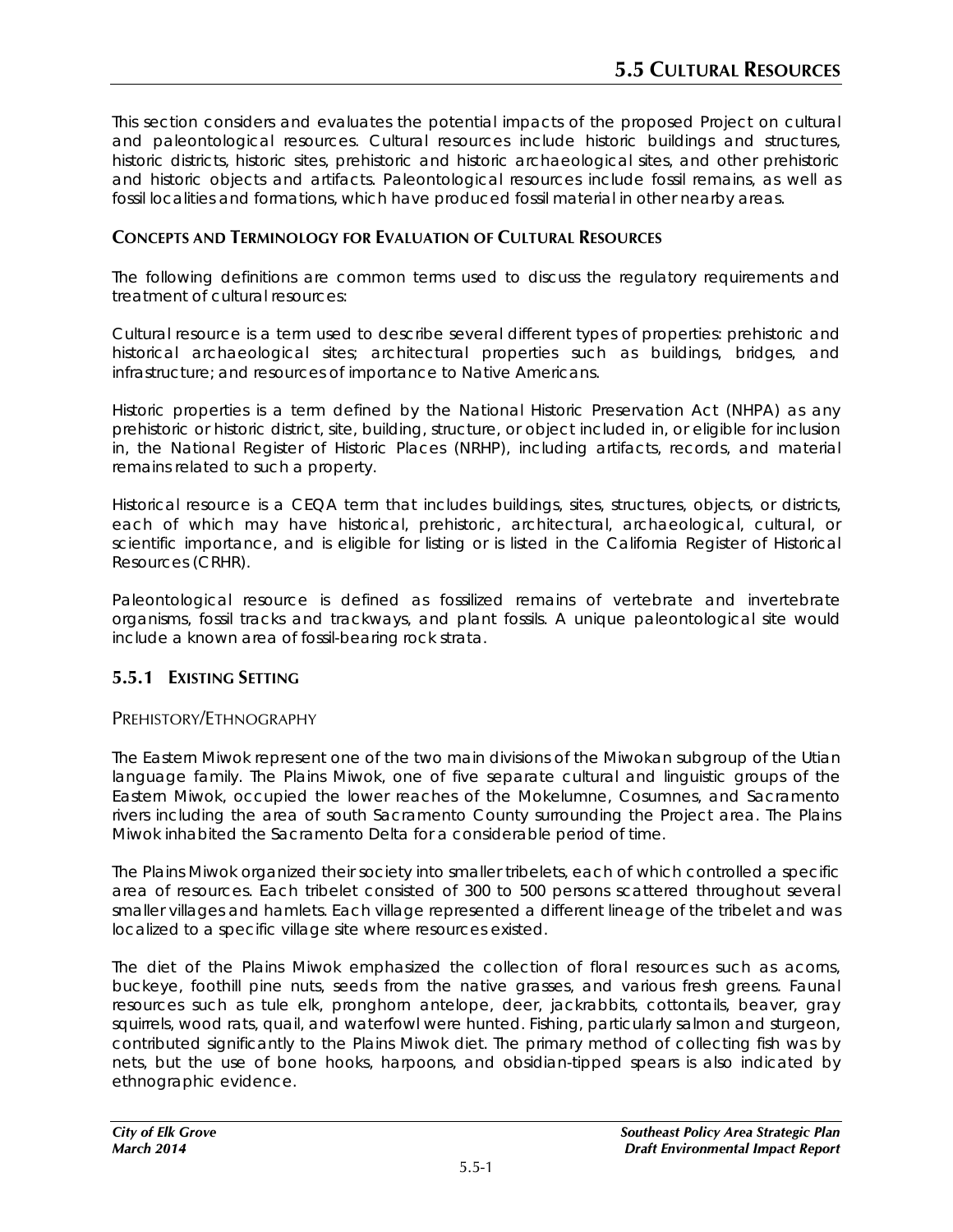The Plains Miwok have been characterized as intensive hunter-gatherers, with an emphasis on gathering. The seasonal availability of floral resources defined the limits of the group's economic pursuits. Hunting and fishing subsistence pursuits apparently accommodated the given distribution of resources. The Plains Miwok territory covered six seasonally productive biotic communities and, as such, native people could apparently afford to pick and choose the resources they ranked highest from each of these zones. The subsequent storage of floral resources (such as acorns in granaries) allowed for a more stable use of the resource base. The acorn was apparently the subsistence base needed to provide an unusually productive environment as earlier non-acorn using peoples who resided in the same geographic setting apparently suffered some seasonal deprivation. Such an emphasis upon the gathering of acorns is consistent with the population increase evident during the Upper Emergent Period in California.

The people of this area would probably have been a part of the Newachumne tribelet, one of the smaller Plains Miwok tribelets. The main village of the group can probably be associated with an archeological site located on the Cosumnes River about a mile southeast of the proposed Project area. This tribelet has been classified as part of the Cosumnes Group of cooperating tribelets, even though the main village was on the Sacramento River. The Newachumne had four associated subsidiary settlements in the immediate vicinity.

This group apparently resisted missionization, but was depleted by the 1833 epidemic. The Murphy family settled in the vicinity of Newachumne in 1844, building their ranch house adjacent to the Indian village. After the discovery of gold in early 1848, John Murphy used Indian labor in his operations on Weber Creek in El Dorado County. In September of the same year, he appears to have transported Indians from Newachumne and its subsidiary settlement of Chuyumkatat to the Upper Stanislaus River in Calaveras County. He established a trading post known as Murphys Camp, providing food and trade goods to the Indian laborers in exchange for gold.

## HISTORIC PERIOD

The Project area is within the corporate boundaries of the City of Elk Grove. While the City incorporated relatively recently, in 2000, the town of Elk Grove has existed since 1850. In 1850, a hotel was built at the eventual site for the town. However, the town did not begin to expand until the railroad was constructed. The residents of the area pooled their money to form a construction company that eventually built two general stores, two hotels, a flouring mill, the railroad depot, a hardware store, a meat market, a furniture factory, two drugstores, a harness shop, a grain and hay warehouse, a dressmaking shop, two millinery shops, a boot shop, a wagon factory, and a blacksmith. The town continued to grow, first as a commercial center for the farmers in the area and recently as a suburban residential zone for greater Sacramento.

The lands of the Project area lay north of any of the land grants awarded by the Mexican government in the 1840s. The lands apparently lay vacant until the mid-1850s to early 1860s. One of the early settlers was Norman Stewart, who came to California in 1852. Stewart acquired a 320-acre tract on the upper Stockton road in 1854. The Steward family retained ownership of a 160-acre parcel near the Project area until at least as late as 1911, with some of the buildings present on the parcel as late as 1953.

Major change in the pattern of ownership began to occur between 1903 and 1911. There was a philosophy in the early 1900s that dividing larger land holdings into very small subsistence farm plots would allow more efficient use of arable land and an increase in population that would speed the pace of development. It was in this era also that dairy farming began to be more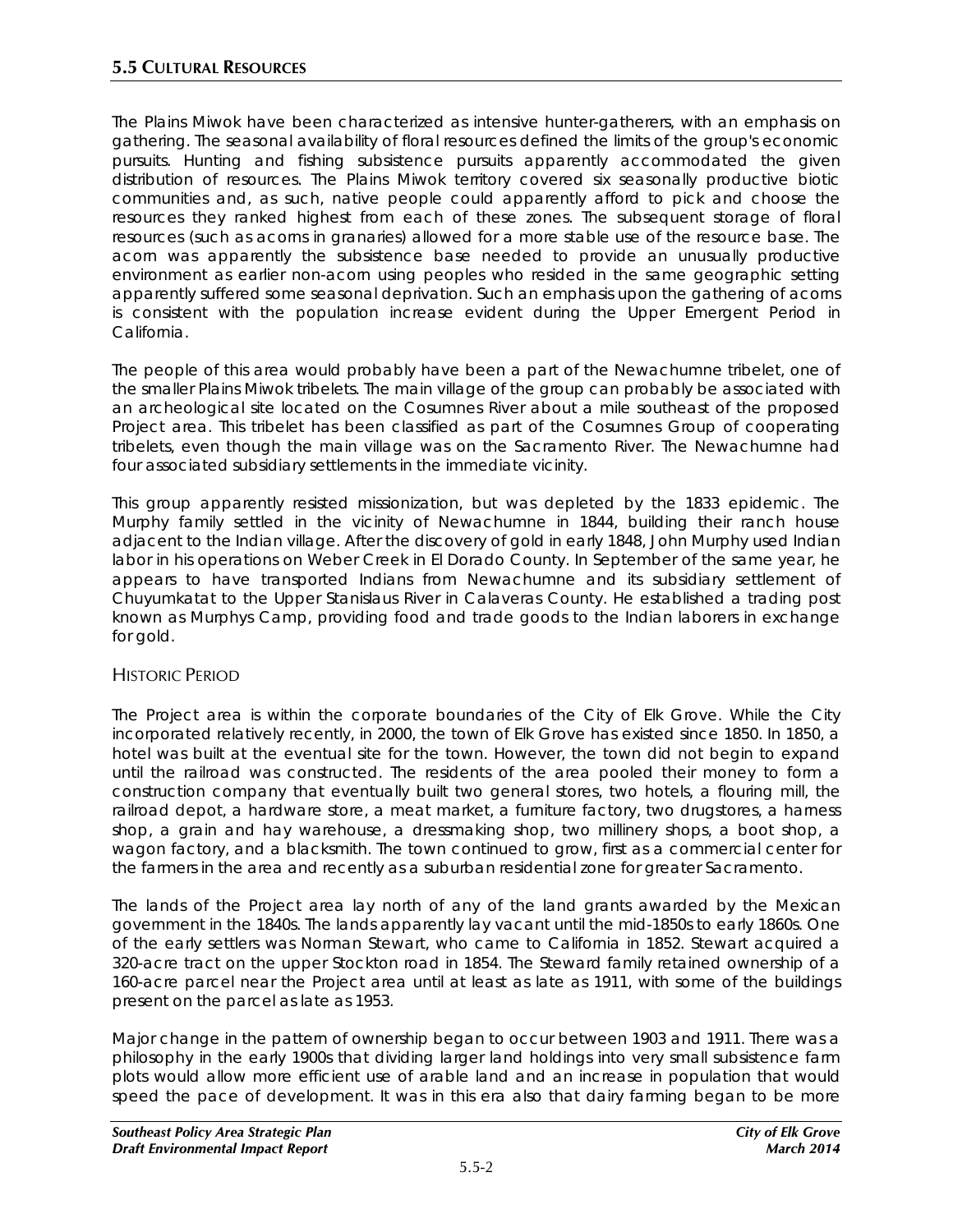common in the region. The increase in dairying may have been due to the completion of the Western Pacific Railroad in 1909, with this additional route only 1 to 2 miles west of the Project area. It provided a means of quickly getting the dairy production to market. Both of the dairies within the Project area began operations in the first decade of the 1900s.

KNOWN CULTURAL RESOURCES IN THE PROJECT AREA

### **General Plan Background Report**

According to the General Plan Background Report (City of Elk Grove 2003a), 93 known prehistoric and historic Native American archaeological sites were identified within the City's Planning Area in 2003. Most of the sites are village mounds, some of which are known to contain human remains, and are located along rivers, creeks, sloughs, and lakes. The Background Report also identified 24 historic sites within the Planning Area, including many remnants of farms and ranches. These historic sites include the Murphy's Ranch (Murphy's Corral) site, the site of Joseph Hampton Kerr's home, the site of the Old Elk Grove Hotel, the site of the first county free library, and the graves of Alexander Hamilton Willard and Elitha Cumi Donner Wilder. Old Town Elk Grove is also a nationally recognized historic district listed on the National Register of Historic Places (City of Elk Grove 2003a). None of the known historic sites are located within the Project area.

### **Cultural Resource Studies**

Portions of the Project area have been evaluated for the presence of cultural resources. Eight cultural resource studies covering 18 parcels within the Project area were prepared between 2004 and 2007 for various landowners and project applicants to prepare the sites for development. Of the approximately 1,200 acres in the Project area, 697 acres have been the subject of previous cultural resource studies. Those studies describe the known cultural resources located within and near those properties and detail the potential for unknown cultural resources to be discovered on the properties. Each of the studies is described below, listed by the original project name used in the cultural resource study. **Figure 5.5-1** shows the properties that have been the subject of cultural resource studies.

#### Souza Dairy Project (APNs 132-0320-006, 132-0290-017, and 132-0290-018)

The Cultural Resource Assessment of the Souza Dairy Project (Peak & Associates 2004), which included a records search and field survey, was prepared in June 2004 and covered a total of 416 acres on three parcels making up a large portion of the northern half of the Project area. The largest of the parcels is known as the Souza property and is located south of Poppy Ridge Road, and the two other parcels, known as the Krull property, are located north of Poppy Ridge Road. Both properties support dairy operations.

The field survey for the Souza property did not identify any evidence of prehistoric period occupation, but did identify 13 historic period features. These features include various structures including sheds, wood structures, concrete block structures, a milking barn, a cow washing area with feeders, a holding pen, several barns, two small cottages, a modern house, and a wood frame structure used for weighing milk.

The field survey for the Krull property identified 16 historic period features associated with the dairy complex, including chicken houses, sheds, a milk storage building, barns, a water tank, a power plant, a former bus barn, and two houses, one constructed in 1910 and the other constructed in 1970 or 1980. No prehistoric period features were observed.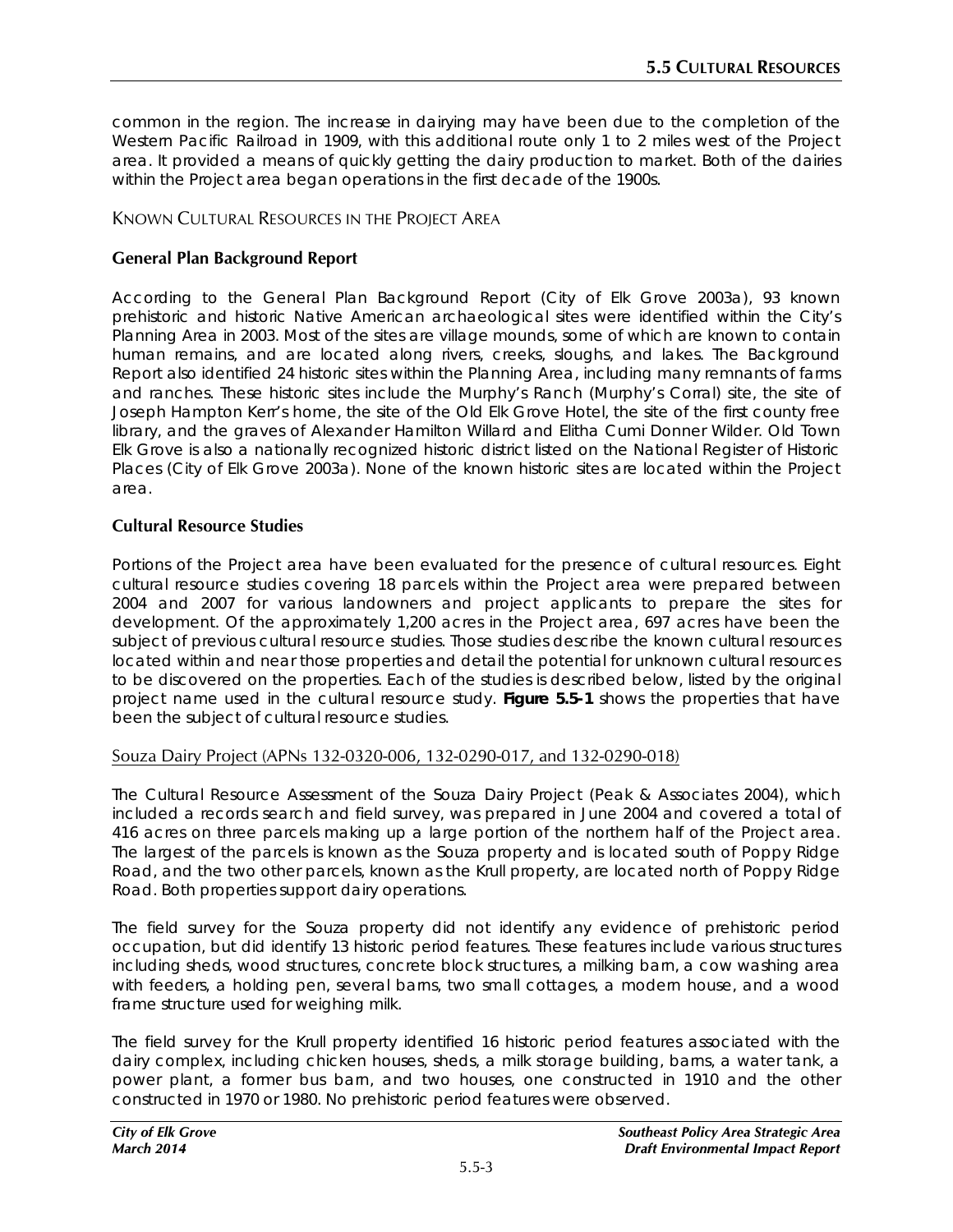The study concluded that although some of the structures within the properties date back to the early twentieth century, none of the structures are particularly architecturally significant or unusual, and none were associated with any particularly significant historical persons. None of the structures were determined to be eligible for the National Register of Historic Places (NRHP), and the study determined that no historic properties would be affected by development of the study area.

## Seames Property Project (APN 132-0300-006)

The Cultural Resources Survey Report for Seames Property Project (Tremaine & Associates 2005a) was prepared in December 2005 for the 29.18-acre parcel located at the southeast corner of the intersection of Bruceville Road and Bilby Road. The field study completed for the study did not identify any significant cultural resources on the property. However, the study acknowledges that the study area is located in an area with moderate to high sensitivity for prehistoric cultural resources, as well as cultural resources associated with the historic agricultural practices on the property.

### Simas Property Project (APN 132-0300-046)

The Cultural Resources Survey Report for the Simas Property Project (Tremaine & Associates 2005b) was prepared in December 2005 for one 13.54-acre parcel in the western portion of the Project area near Bruceville Road and Bilby Road. The field survey conducted as part of the study identified a dairy barn building constructed in the mid-twentieth century. The dairy barn was evaluated for eligibility for listing in the California Register of Historic Resources, but was determined not to be eligible because the structure lacked the artistic merit and workmanship needed to qualify it for listing. No other cultural resources were identified within the study area, although the study recognizes that the property has a high level of sensitivity for cultural resources due to the high level of prehistoric and proto-historic Native American occupation of the region.

## Poppy Ridge Road Project (APNs 132-0290-016 and 132-0290-020)

The Determination of Eligibility and Effect for the Proposed Poppy Ridge Road Project (Peak & Associates 2007a) was prepared in February 2007 for two noncontiguous parcels totaling 33 acres just south of Poppy Ridge Road. A field investigation done as part of the study found that only modern structures were located in the study area and only on the western parcel of the Project area. No historic resources were found. The study disclosed that soil discoloration on the site might indicate the presence of a midden, and some topographic features may indicate the former presence of structures.

#### Richland Project (APNs 132-0290-014 and 132-0290-021)

The Determination of Eligibility and Effect for the Proposed Richland Project (Peak & Associates 2007b) was prepared in April 2007 for two noncontiguous parcels south of Poppy Ridge Road. The field inspection done for the study parcels determined that none of the former structures were still present on the parcels. Portions of a well system dating to the 1960s were present on the western parcel (APN 132-0290-014). The well system was determined not to be of any historical significance.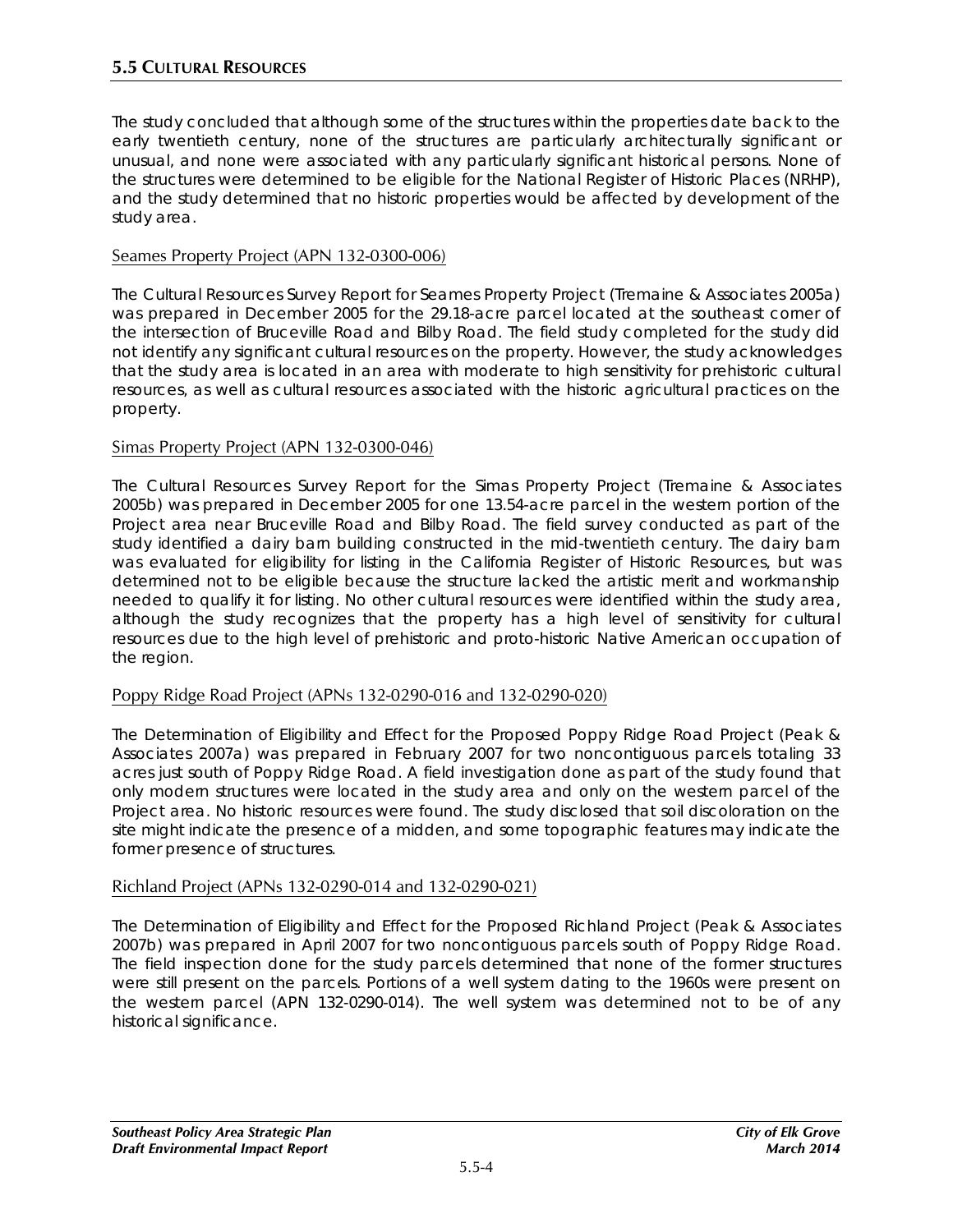



**F i g u r e 5 . 5 - 1** Cultural Resource Studies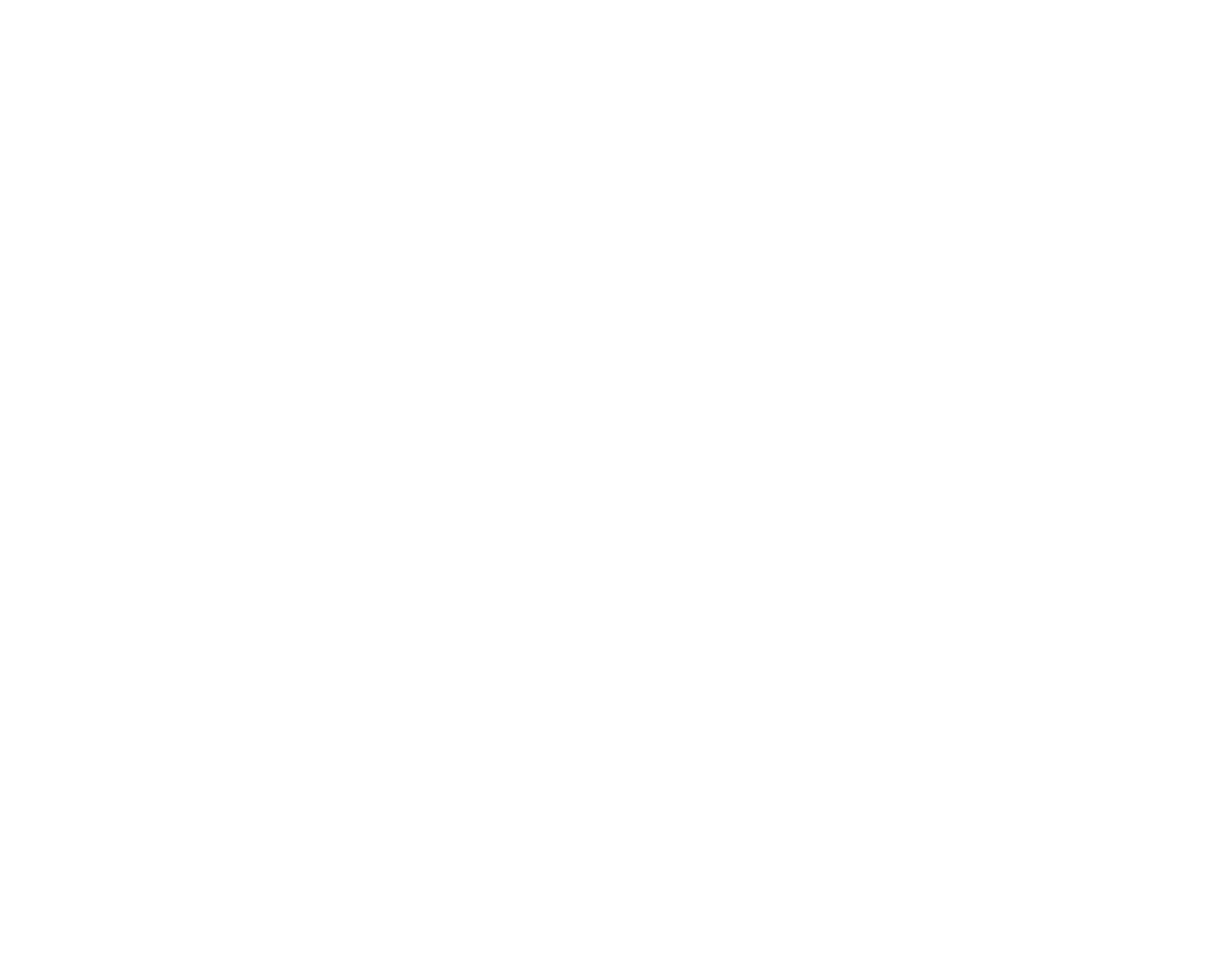### Los Rios Project (APN 132-0290-015)

The Determination of Eligibility and Effect for the Proposed Los Rios Project (Peak & Associates 2007c) was prepared in April 2007 for a property just south of Poppy Ridge Road near the northwest corner of the Project area. The field survey for the study identified buildings on the site that date to the 1970s. The building complex is less than 50 years old, is not associated with important people or event, and is not distinctive in style, so it was determined to not be a significant cultural resource. No other resources were identified within the study area.

#### Kammerer Project (APNs 132-0300-007, 132-0300-008, 132-0300-011, and 132-0300-013)

The Determination of Eligibility and Effect for the Proposed Kammerer Project (Peak & Associates 2007d) was prepared in April 2007 for a site consisting of four parcels totaling 69.8 acres in the southwest corner of the Project area at the corner of Bruceville Road and Kammerer Road. The field inspection revealed the presence of soil discoloration, which could possibly indicate the presence of a midden or topographic features that might indicate the former presence of structures. However, the field inspection did not observe any evident of prehistoric period cultural resources within the study area. The study also indicated that prehistoric sites have never been found in the upland regions of the Elk Grove region, although many sites have been found closer to the Cosumnes River.

The field inspection did, however, identify one historic period resource: the Kammerer farm complex. The complex consists of 16 buildings of varying ages, including two mobile homes, three barns, two residences, a garage, a pump house, an aviary, a greenhouse, and several miscellaneous outbuildings. One of the residences dates to 1910. The original farm complex consisting of the 1910 residence and several older barns has been altered though the introduction of modern buildings. The evaluation indicated that the farm complex lacks integrity, and the complex is not associated with important individuals or events.

The 1910 residence was evaluated separately for its architectural values. The residence is a vernacular Folk Victorian that has had building additions (e.g., porches) and window replacements and alterations to the roof and siding shingles. The alterations have affected the integrity of the building since the added porches are of a newer style and original materials have been replaced by modern materials. The study concluded that based on this, the 1910 residence lacks integrity. The older barns on-site have also been modified and adapted and also lack integrity as a cultural resource. The cultural study concluded that neither the 1910 residence alone nor the farm complex can be considered eligible for the National Register of Historic Places or the California Register of Historic Places. Therefore, there are no eligible historic resources present with the Project area.

#### Reynen & Bardis Properties (APNs 132-0300-015, 132-0300-017, 132-0300-021, and 132-0300- 022

The Cultural Resources Survey Report, Southeast Area Specific Plan, Reynen and Bardis Properties (ECORP 2007) was prepared in May 2007 for four parcels totaling 93 acres in the southwest portion of the Project area. The field study done for the survey revealed that the site has been intensely farmed. No cultural resources were observed on the site during the field study. The survey report acknowledges that the site has the potential for buried prehistoric cultural materials.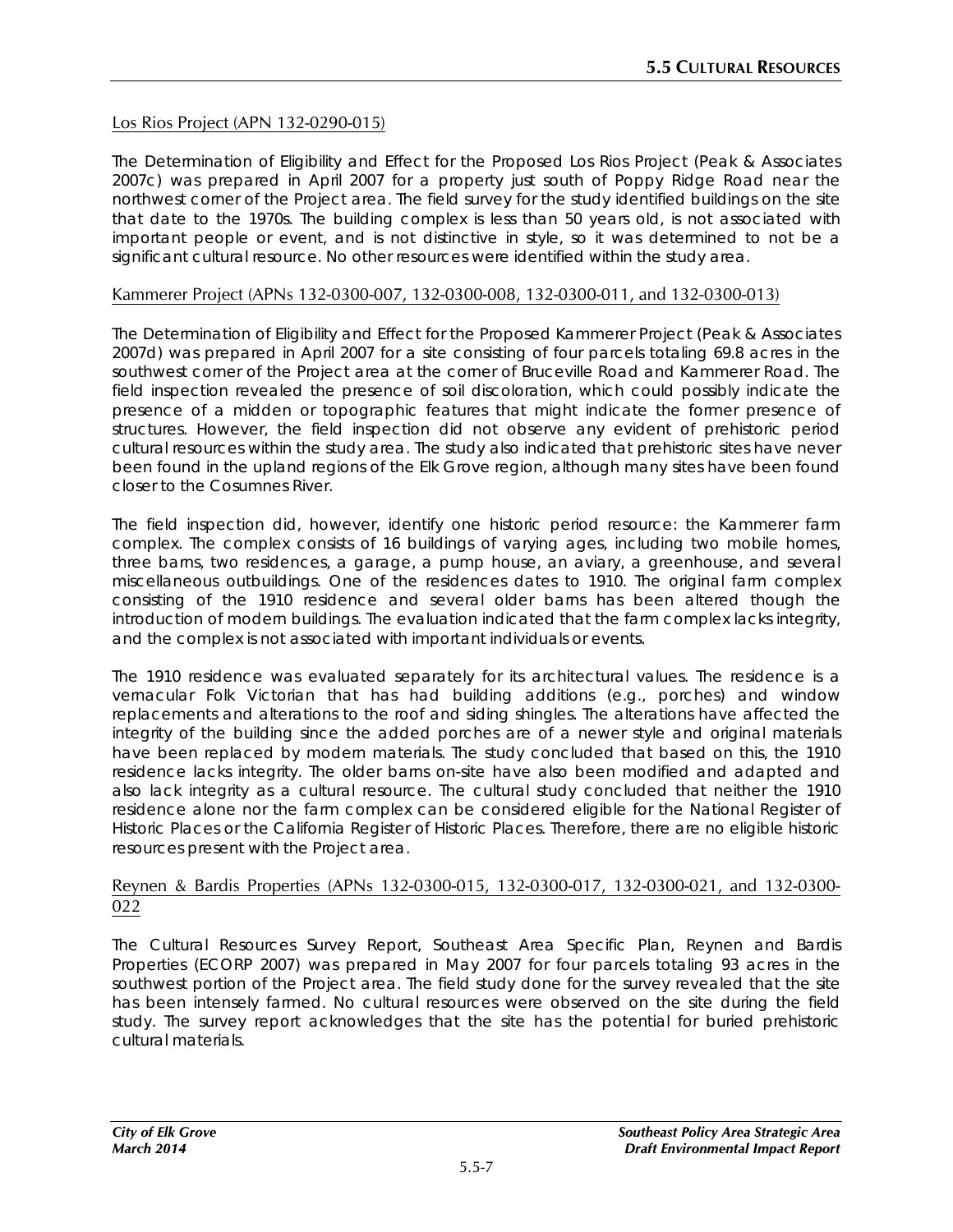The survey reported the presence of two residences, constructed in 1960 and 1963, but found them to be ineligible for listing because they were less than 50 years old at the time of the survey. However, since the survey was completed in 2007, both structures are now 50 or more years old, which may trigger the need to evaluate them for cultural significance.

#### **Records Searches**

Each of the studies summarized above included a records search that recorded any other cultural resources studies or listed prehistoric and historic resources in the area. The records searches indicated that none of the properties investigated had ever been studied for the presence of cultural resources before, and none of the study properties had any listed cultural resources. Most of the records searches pulled records of other studies done only in the "immediate vicinity" of the subject property. Three studies pulled records from as far as 0.5 mile from the subject property, and one looked at other studies within 0.25 mile. The following summarizes the findings of the records searches by property:

- Souza Dairy Property 3 surveys on adjacent properties; no prehistoric resources within 0.25 mile
- Richland Project 2 surveys in immediate vicinity; 1 historic resource recorded
- Simas Property Project 4 surveys within 0.5 mile; 1 historic site recorded
- Los Rios Project 2 surveys in immediate vicinity; 1 historic site recorded
- Reynen & Bardis Properties 11 studies within .05 mile; 6 resources recorded within 0.5 mile
- Poppy Ridge Road Project 1 study in immediate vicinity
- Kammerer Project 2 surveys in immediate vicinity; no resources recorded
- Seames Property Project 4 studies within 0.5 mile; 1 historic site recorded

In several cases, the historic property recorded in the records searches is the Machado Dairy. Other historic resources recorded in some of the studies included single-family residences, including one at 8355 Poppy Ridge Road, as well one single-family residence, a ranch complex, and a dairy barn.

#### **Cultural Resource Evaluations for Other Projects**

Since the Project area is located in an area of Elk Grove that is planned for major development projects, many cultural resource studies have been completed for other projects. The Laguna Ridge Specific Plan (LRSP) EIR identified one possible cultural resource site within the LRSP area, including several of the above-mentioned properties on Poppy Ridge Road, and another located northeast of the intersection of Bilby Road and Bruceville Road that was determined to lack historical integrity (City of Elk Grove 2003b p. 4.10-3). The LRSP EIR also identified other properties farther north, closer to Elk Grove Boulevard.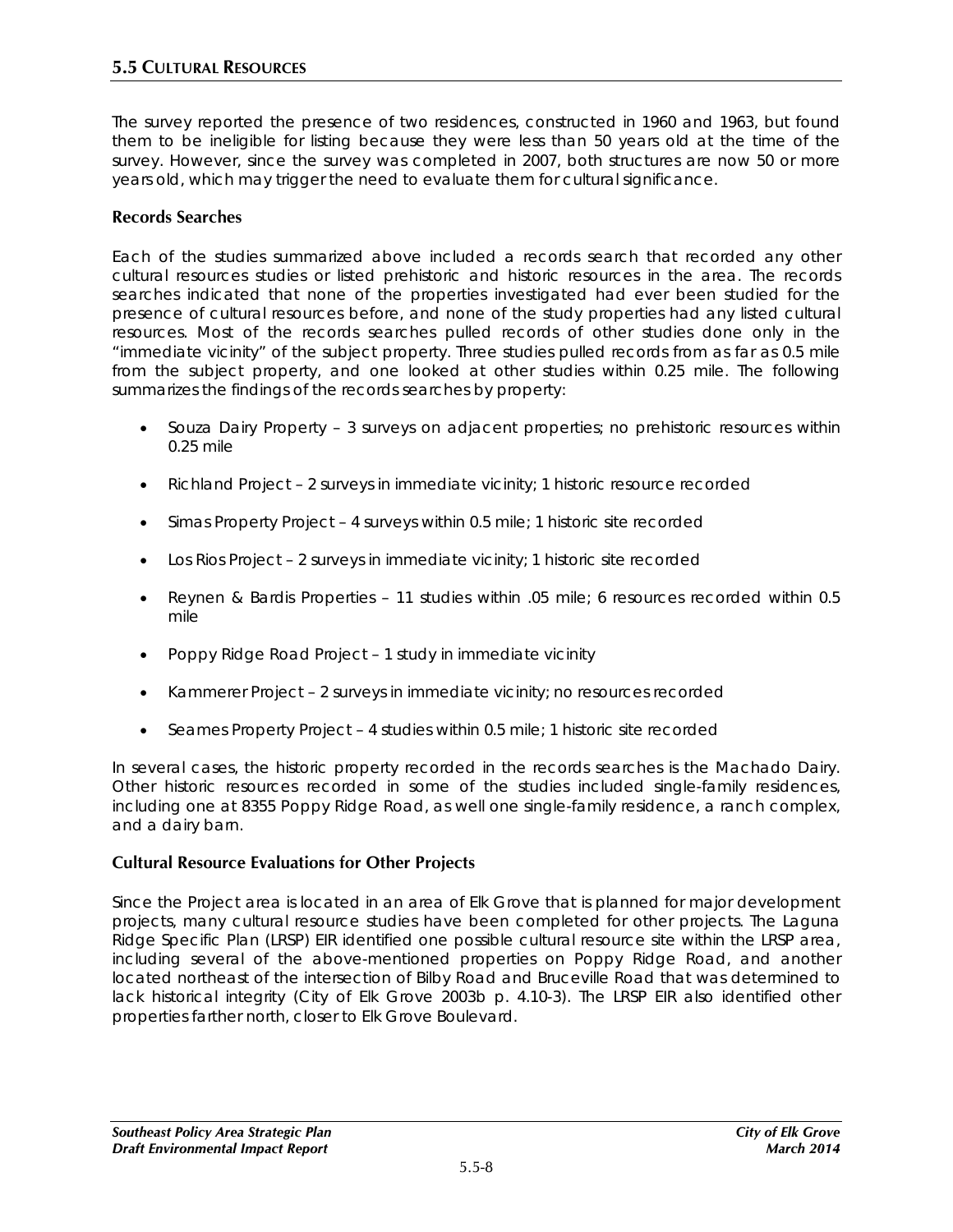The EIR prepared for the Sterling Meadows project, adjacent to the Project area to the east, identified a potentially historical road directly west of that site, which marks the border between that the Sterling Meadows site and the Project area. The EIR also identified an unnamed house north of that project site. However, the EIR determined there were no known cultural resources within the Sterling Meadows site or in the vicinity. The EIR also prescribed standard cultural resources mitigation for the discovery of previously undiscovered cultural resources that would be implemented in the event of a potential resource being unearthed during project development activities.

The EIR prepared for the Southeast Connector Project, a proposed bypass roadway that would be located along Kammerer Road, did not identify any cultural resources within one-quarter mile of Kammerer Road within the Project area. The EIR did identify one possible prehistoric site southwest of the intersection of Bruceville Road and Kammerer Road, although the exact distance from the Project area is not disclosed. Another site located near Kammerer Road and State Route 99 was evaluated and determined to not be an eligible resource.

### **Native American Consultation**

Like records searches, Native American consultation was done for each of the cultural studies described above. Letters were sent to the Native American Heritage Commission (NAHC) asking for reviews of the Sacred Lands files, and no listings of Native American cultural resources were found for any of the cultural resource studies. Each of the cultural studies also included sending letters to appropriate Native American contacts, and no responses were received for any of the cultural resource studies within the Project area.

As of March 1, 2005, Senate Bill 18 (Government Code Sections 65352.3 and 65352.4) requires that, prior to the adoption or amendment of a general plan proposed on or after March 1, 2005, a city or county must consult with Native American tribes with respect to the possible preservation of, or the mitigation of impacts to, specified Native American places, features, and objects located within that jurisdiction. The City of Elk Grove contacted appropriate Native American groups and individuals pursuant to stipulations of SB 18.

## PALEONTOLOGICAL RESOURCES

The General Plan Background Report stated that although no fossils have been officially reported as being discovered in the General Plan Planning Area, there have been informal finds. In 1959, a local Elk Grove farmer discovered a Pleistocene bone bed in the Riverbank Formation along the west side of Deer Creek. While the find was reportedly examined by a geologist from California State University, Sacramento, the find was apparently never published. The fossils recovered to date from the Riverbank Formation are typically large, late Pleistocene vertebrates, although fish, frogs, snakes, turtles, and a few plants such as prune, sycamore, and willow are known as well. The typically large, Rancholabrean vertebrates include bison, horse, camel, mammoth, ground sloth, and wolf). These types of fossils suggest a wet grassland environment interspersed with rivers, streams, ponds, and bogs. The Rancholabrean fauna and flora are well known in California, and they typically include many more species than reported from Sacramento County. (City of Elk Grove 2003a)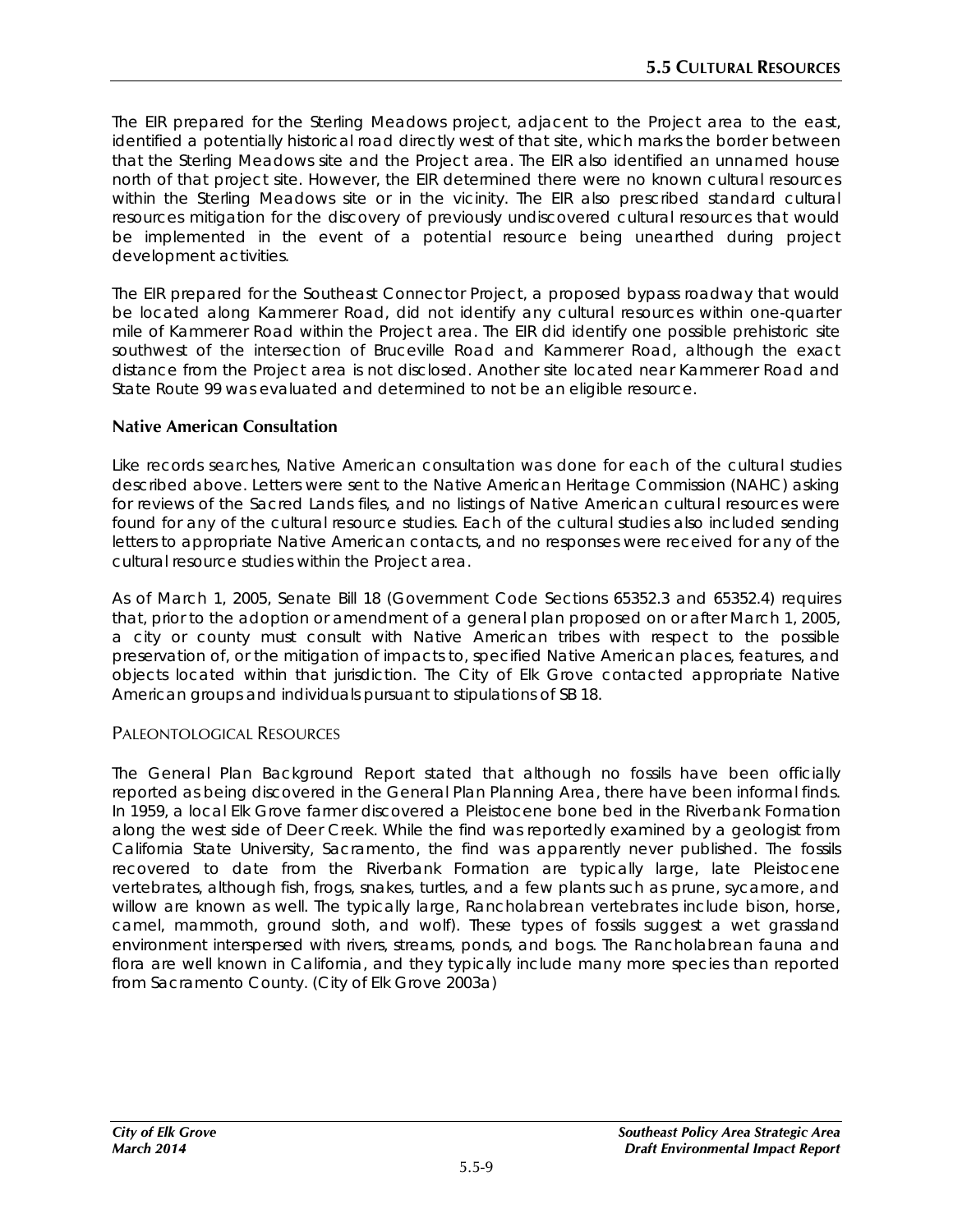# **5.5.2 REGULATORY FRAMEWORK**

### **STATE**

### **California Environmental Quality Act**

Under CEQA, public agencies must consider the effects of their actions on both "historical resources" and "unique archaeological resources." Pursuant to Public Resources Code (PRC) Section 21084.1, a "project that may cause a substantial adverse change in the significance of an historical resource is a project that may have a significant effect on the environment." Section 21083.2 requires agencies to determine whether proposed projects would have effects on "unique archaeological resources."

"Historical resource" is a term with a defined statutory meaning (PRC Section 21084.1 and State CEQA Guidelines Section 15064.5[a], [b]). The term embraces any resource listed in or determined to be eligible for listing in the California Register of Historical Resources (CRHR). The CRHR includes resources listed in or formally determined eligible for listing in the NRHP, as well as some California State Landmarks and Points of Historical Interest.

Properties of local significance that have been designated under a local preservation ordinance (local landmarks or landmark districts) or that have been identified in a local historical resources inventory may be eligible for listing in the CRHR and are presumed to be "historical resources" for purposes of CEQA unless a preponderance of evidence indicates otherwise (PRC Section 5024.1 and California Code of Regulations, Title 14, Section 4850). Unless a resource listed in a survey has been demolished, lost substantial integrity, or there is a preponderance of evidence indicating that it is otherwise not eligible for listing, a lead agency should consider the resource to be potentially eligible for the CRHR.

In addition to assessing whether historical resources potentially impacted by a proposed project are listed or have been identified in a survey process (PRC Section 5024.1[g]), lead agencies have a responsibility to evaluate them against the CRHR criteria prior to making a finding as to a proposed project's impacts to historical resources (PRC Section 21084.1 and State CEQA Guidelines Section 15064.5[a][3]). Following CEQA Guidelines Section 21084.5(a) and (b), a historical resource is defined as any object, building, structure, site, area, place, record, or manuscript that:

- 1) Is historically or archeologically significant, or is significant in the architectural, engineering, scientific, economic, agricultural, educational, social, political, or cultural annals of California; and
- 2) Meets any of the following criteria:
	- a. Is associated with events that have made a significant contribution to the broad patterns of California's history and cultural heritage;
	- b. Is associated with the lives of persons important in our past;
	- c. Embodies the distinctive characteristics of a type, period, region, or method of construction, or represents the work of an important creative individual, or possesses high artistic values; or
	- d. Has yielded, or may be likely to yield, information important in prehistory or history.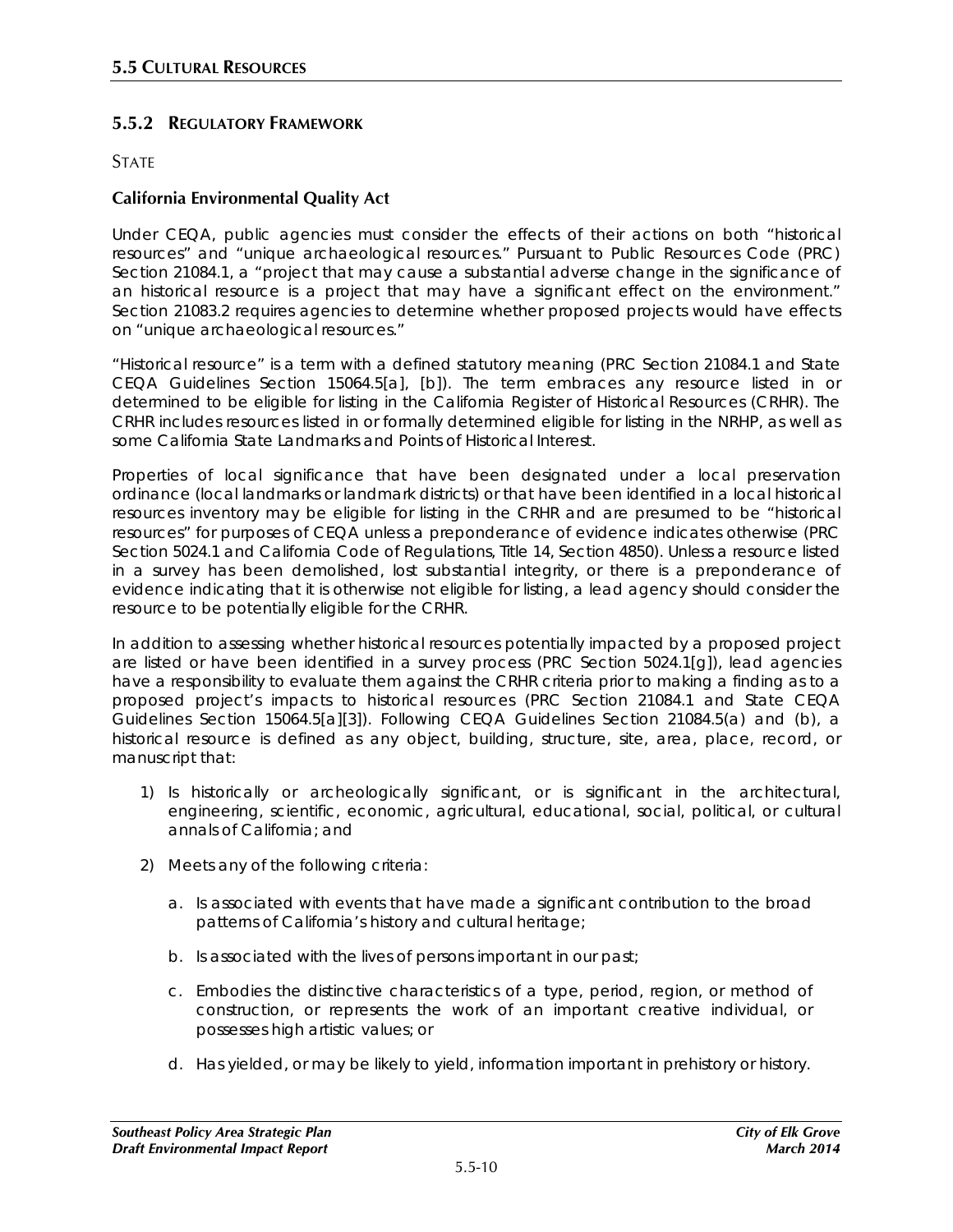Archaeological resources may also qualify as "historical resources," and PRC Section 5024 requires consultation with the Office of Historic Preservation (OHP) when a project may impact historical resources located on state-owned land.

For historic structures, State CEQA Guidelines Section 15064.5(b)(3) indicates that a project that follows the Secretary of the Interior's Standards for the Treatment of Historic Properties with Guidelines for Preserving, Rehabilitating, Restoring, and Reconstructing Historic Buildings, or the Secretary of the Interior's Standards for Rehabilitation and Guidelines for Rehabilitating Historic Buildings (1995) shall mitigate impacts to a level of less than significant. Potential eligibility also rests on the integrity of the resource. Integrity is defined as the retention of the resource's physical identity that existed during its period of significance. Integrity is determined through considering the setting, design, workmanship, materials, location, feeling, and association of the resource.

As noted above, CEQA also requires lead agencies to consider whether projects will impact "unique archaeological resources." PRC Section 21083.2(g) states:

*"Unique archaeological resource" means an archaeological artifact, object, or site about which it can be clearly demonstrated that, without merely adding to the current body of knowledge, there is a high probability that it meets any of the following criteria:*

- *1) Contains information needed to answer important scientific research questions and that there is a demonstrable public interest in that information.*
- *2) Has a special and particular quality such as being the oldest of its type or the best available example of its type.*
- *3) Is directly associated with a scientifically recognized important prehistoric or historic event or person.*

Treatment options under Section 21083.2 include activities that preserve such resources in place in an undisturbed state. Other acceptable methods of mitigation under Section 21083.2 include excavation and curation or study in place without excavation and curation (if the study finds that the artifacts would not meet one or more of the criteria for defining a unique archaeological resource).

Advice on procedures to identify cultural resources, evaluate their importance, and estimate potential effects is given in several agency publications such as the series produced by the Governor's Office of Planning and Research (OPR). The technical advice series produced by OPR strongly recommends that Native American concerns and the concerns of other interested persons and corporate entities, including but not limited to museums, historical commissions, associations, and societies, be solicited as part of the process of cultural resources inventory. In addition, California law protects Native American burials, skeletal remains, and associated grave goods regardless of their antiquity and provides for the sensitive treatment and disposition of those remains.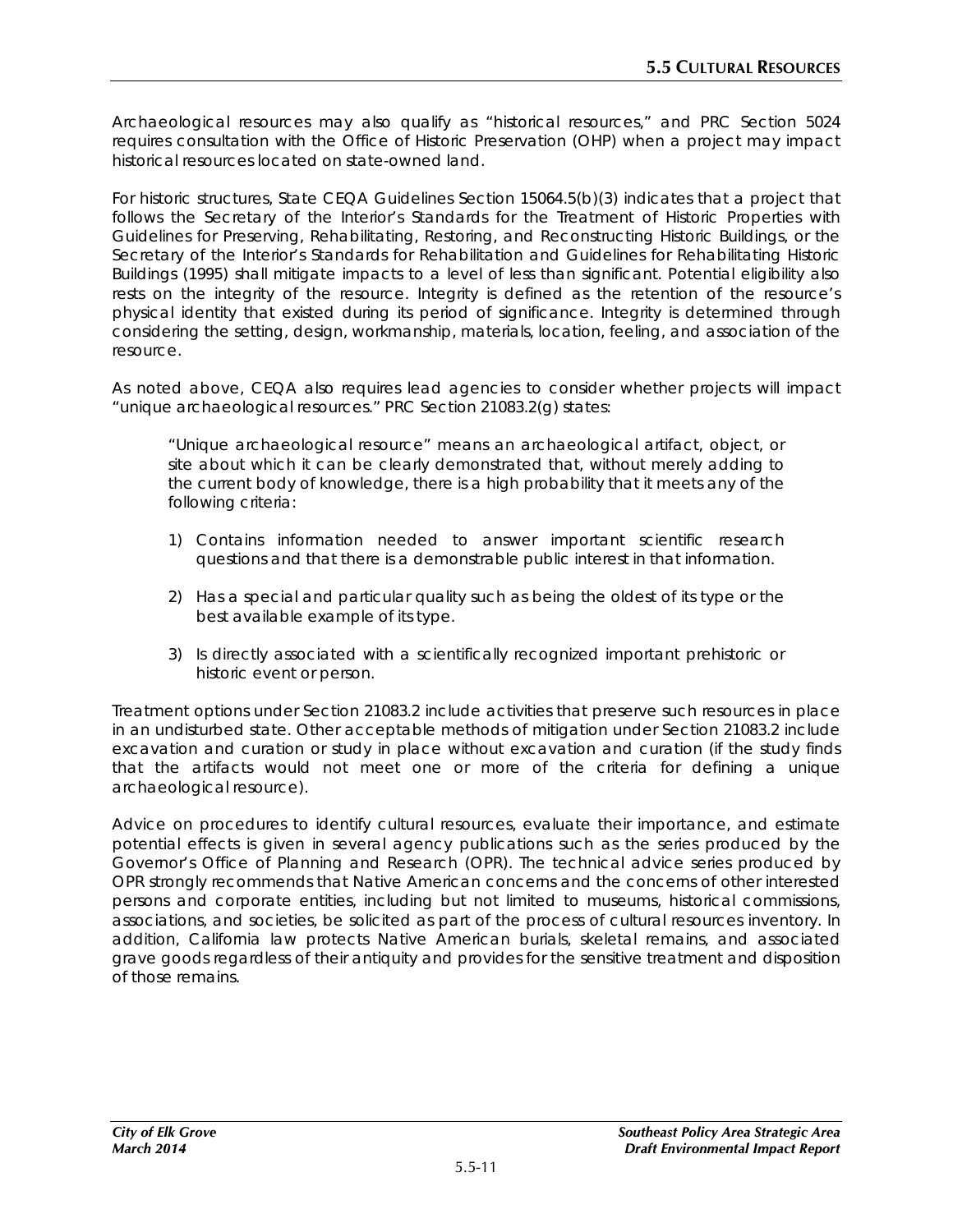Section 7050.5(b) of the California Health and Safety code specifies protocol when human remains are discovered. The code states:

*In the event of discovery or recognition of any human remains in any location other than a dedicated cemetery, there shall be no further excavation or disturbance of the site or any nearby area reasonably suspected to overlie adjacent remains until the coroner of the county in which the human remains are discovered has determined, in accordance with Chapter 10 (commencing with Section 27460) of Part 3 of Division 2 of Title 3 of the Government Code, that the*  remains are not subject to the provisions of Section 27492 of the Government *Code or any other related provisions of law concerning investigation of the circumstances, manner and cause of death, and the recommendations concerning treatment and disposition of the human remains have been made to the person responsible for the excavation, or to his or her authorized representative, in the manner provided in Section 5097.98 of the Public Resources Code.*

State CEQA Guidelines Section 15064.5(e) requires that excavation activities be stopped whenever human remains are uncovered and that the county coroner be called in to assess the remains. If the county coroner determines that the remains are those of Native Americans, the Native American Heritage Commission (NAHC) must be contacted within 24 hours. At that time, the lead agency must consult, in a timely manner, with the appropriate Native Americans, if any, as identified by the NAHC. Section 15064.5 directs the lead agency (or applicant), under certain circumstances, to develop an agreement with the Native Americans for the treatment and disposition of the remains.

In addition to the mitigation provisions pertaining to accidental discoveries of human remains, the State CEQA Guidelines also require that a lead agency make provisions for the accidental discovery of historical or archaeological resources, generally. Pursuant to Section 15064.5(f), these provisions should include "an immediate evaluation of the find by a qualified archaeologist. If the find is determined to be an historical or unique archaeological resource, contingency funding and a time allotment sufficient to allow for implementation of avoidance measures or appropriate mitigation should be available. Work could continue on other parts of the building site while historical or unique archaeological resource mitigation takes place."

Paleontological resources are classified as non-renewable scientific resources and are protected by state statute (PRC Chapter 1.7, Section 5097.5, Archeological, Paleontological, and Historical Sites, and Appendix G). No state or local agencies have specific jurisdiction over paleontological resources. No state or local agency requires a paleontological collecting permit to allow for the recovery of fossil remains discovered as a result of construction-related earth moving on state or private land in a project area.

LOCAL

## **City of Elk Grove General Plan**

The following Elk Grove General Plan policies regarding cultural resources are applicable to the proposed Project:

**"Policy HR-1:** Encourage the preservation and enhancement of existing historical and archaeological resources in the City."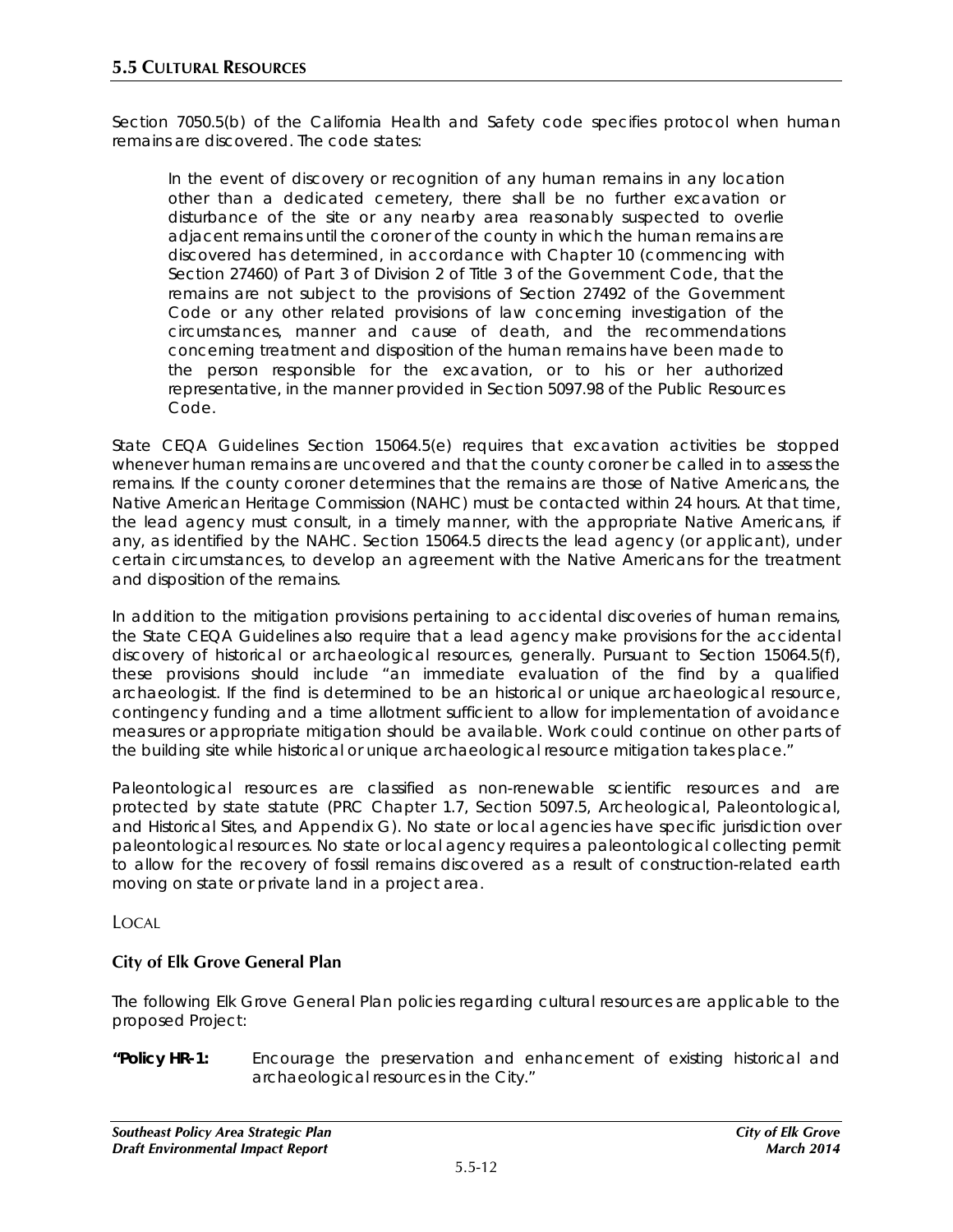**"Policy HR-6:** Protect and preserve prehistoric and historic archaeological resources throughout the City."

The Project does not include any actions or components that conflict with these General Plan policies. However, it should be noted that the final authority for interpretation of a policy statement, determination of the Project's consistency, ultimately rests with the Elk Grove City Council.

### **City of Elk Grove Municipal Code**

The City of Elk Grove Municipal Code Title 7.00, Historic Preservation, contains regulatory requirements for the identification and protection of cultural resources. Archaeological and historical resources investigations that comply with regulatory requirements presented in Municipal Code Title 7.00 were conducted for the Project. The Project is in compliance with the Municipal Code Title 7.00.

### **5.5.3 IMPACTS AND MITIGATION MEASURES**

#### STANDARDS OF SIGNIFICANCE

Following PRC Sections 21083.2 and 21084.1, and Section 15064.5 and Appendix G of the State CEQA Guidelines, cultural resource impacts are considered to be significant if implementation of the Project considered would result in any of the following:

- 1) Cause a substantial adverse change in the significance of an archaeological resource or an historical resource as defined in Public Resources Code Section 21083.2 and CEQA Guidelines Section 15064.5, respectively.
- 2) Directly or indirectly destroy a unique paleontological resource or site or unique geological feature.
- 3) Disturb any human remains, including those interred outside of formal cemeteries.

State CEQA Guidelines Section 15064.5 defines "substantial adverse change" as physical demolition, destruction, relocation, or alteration of the resource or its immediate surroundings such that the significance of an historical resource is materially impaired.

#### METHODOLOGY

The evaluation for the potential for cultural and paleontological resources to be affected by the proposed Project was based on reviews of the cultural resources studies prepared for several of the properties located within the Project area; reviews of the City's General Plan Background Report (City of Elk Grove 2003a) and General Plan Draft EIR (City of Elk Grove 2003b) for information about the presence of known and the potential for the occurrence of unknown cultural and paleontological resources; and other environmental documentation prepared for projects located near the Project area.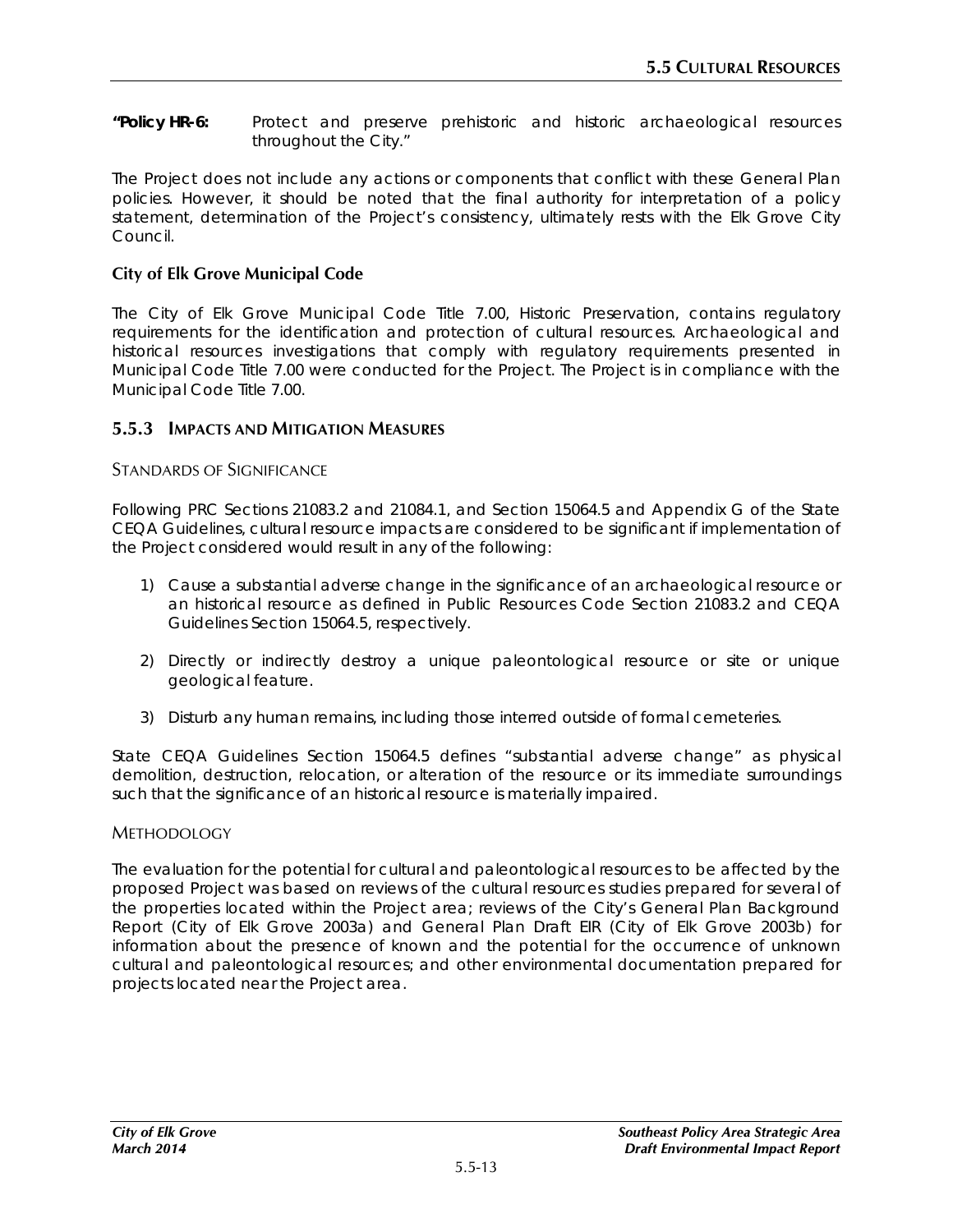#### PROJECT IMPACTS AND MITIGATION MEASURES

#### **Prehistoric Resources, Historic Resources, and Human Remains (Standards of Significance 1 and 3)**

**Impact 5.5.1** Construction of the proposed Project could adversely affect or result in the damage of potential or unknown cultural resources (i.e., prehistoric sites, historic sites, historic buildings/structures, and isolated artifacts) and human remains. This would be a **potentially significant** impact.

Cultural resource investigations have been prepared for portions of the Project area. None of the studies identified any significant or potentially significant historic resources. However, many of the studies are older than five years. In particular, the cultural resource study done for Reynen & Bardis Communities (APNs 132-0300-015, 132-0300-017, 132-0300-021, and 132-0300-022) (ECORP 2007) states that the two residences on-site were constructed in 1960 and 1963, were less than 50 years old at the time, and were not eligible for listing at the time. However, since several years have passed since the study was done, the homes are now 53 and 50 years old and now require evaluation to determine if they may be historic resources.

The studies did not identify the presence of any known prehistoric or archeological resources or human remains anywhere within the properties studied. However, the studies acknowledge the potential for unknown resources to be located within the study properties. Ground-disturbing activities could potentially result in the discovery of buried resources.

In addition, several of the properties within the Project area have not yet been evaluated for the potential for cultural resources, so it is unknown whether construction of the proposed Project could affect a cultural resources or human remains that may be present within one of the properties that have not been evaluated.

Because two residences now warrant evaluation as potential historic resources, because there is the potential for ground-disturbing activities to encounter unknown archeological resources or human remains, and because several of the properties within the Project area have not been surveyed for cultural resources, this impact is **potentially significant**.

#### Mitigation Measures

**MM 5.5.1a** If cultural resources (i.e., prehistoric sites, historic sites, and isolated artifacts) are discovered during grading or construction activities within the Project area, work shall be halted immediately within 50 feet of the discovery, the City Planning Department shall be notified, and a professional archaeologist that meets the Secretary of the Interior's Professional Qualifications Standards in archaeology and/or history shall be retained to determine the significance of the discovery.

> The City shall consider mitigation recommendations presented by a professional archaeologist that meets the Secretary of the Interior's Professional Qualifications Standards in archaeology and/or history for any unanticipated discoveries. The City and the Project applicant of the site where the discovery is made shall consult and agree on implementation of a measure or measures that the City deems feasible. Such measures may include avoidance, preservation in place, excavation, documentation, curation, data recovery, or other appropriate measures. The Project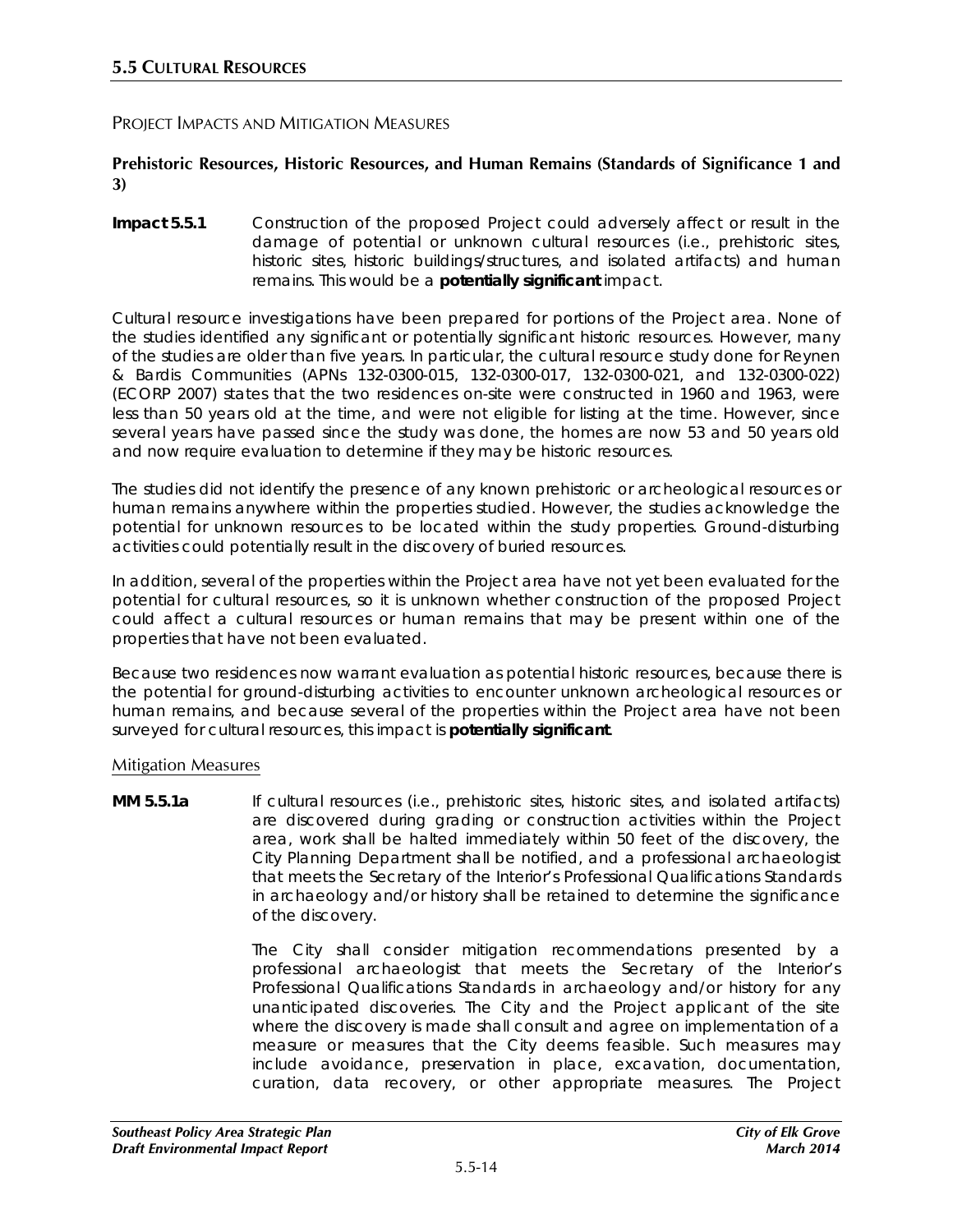proponent shall be required to implement any mitigation necessary for the protection of cultural resources.

*Timing/Implementation: As a condition of Project approval and implemented during grading or construction activities*

- *Enforcement/Monitoring: City of Elk Grove Planning Department*
- **MM 5.5.1b** If human remains are discovered during any ground-disturbing activities within the Project area, all work shall be halted immediately within 50 feet of the discovery, the City Planning Department shall be notified, and the County Coroner must be notified according to Section 5097.98 of the California Public Resources Code and Section 7050.5 of the California Health and Safety Code. If the remains are determined to be Native American, the coroner will notify the Native American Heritage Commission, and the procedures outlined in CEQA Section 15064.5(d) and (e) shall be followed.

*Timing/Implementation: As a condition of Project approval and implemented during grading or construction activities*

*Enforcement/Monitoring: City of Elk Grove Planning Department*

- **MM 5.5.1c** Prior to the approval of subsequent development projects within the Project area that have not already been evaluated for the presence of cultural resources, a detailed cultural resources field survey of the subject property shall be conducted by the City and funded by the applicant. The cultural resources field survey shall identify any cultural resource finds and will set out measures to mitigate any impacts to any significant resources as defined by CEQA, the California Register of Historic Resources, and/or the National Historic Preservation Act. Mitigation methods to be employed include, but are not limited to, the following:
	- Redesign of the subsequent development project to avoid the resource. The resource site shall be deeded to a nonprofit agency to be approved by the City for maintenance of the site.
	- If avoidance is determined to be infeasible by the City, the resource shall be mapped, stabilized, and capped pursuant to appropriate standards.
	- If capping is determined infeasible by the City, the resource shall be excavated and recorded to appropriate standards.

| Timing/Implementation:  | Prior to approval of each application |
|-------------------------|---------------------------------------|
| Enforcement/Monitoring: | City of Elk Grove Planning Department |

**MM 5.5.1d** Prior to the approval of subsequent development projects that include the residences at 7809 Kammerer Road and 8011 Kammerer Road, a detailed evaluation of the historical significance of the structures at the two sites listed above shall be conducted by the City and funded by the applicant. If the evaluation is negative (i.e., not historically significant), no further mitigation is required.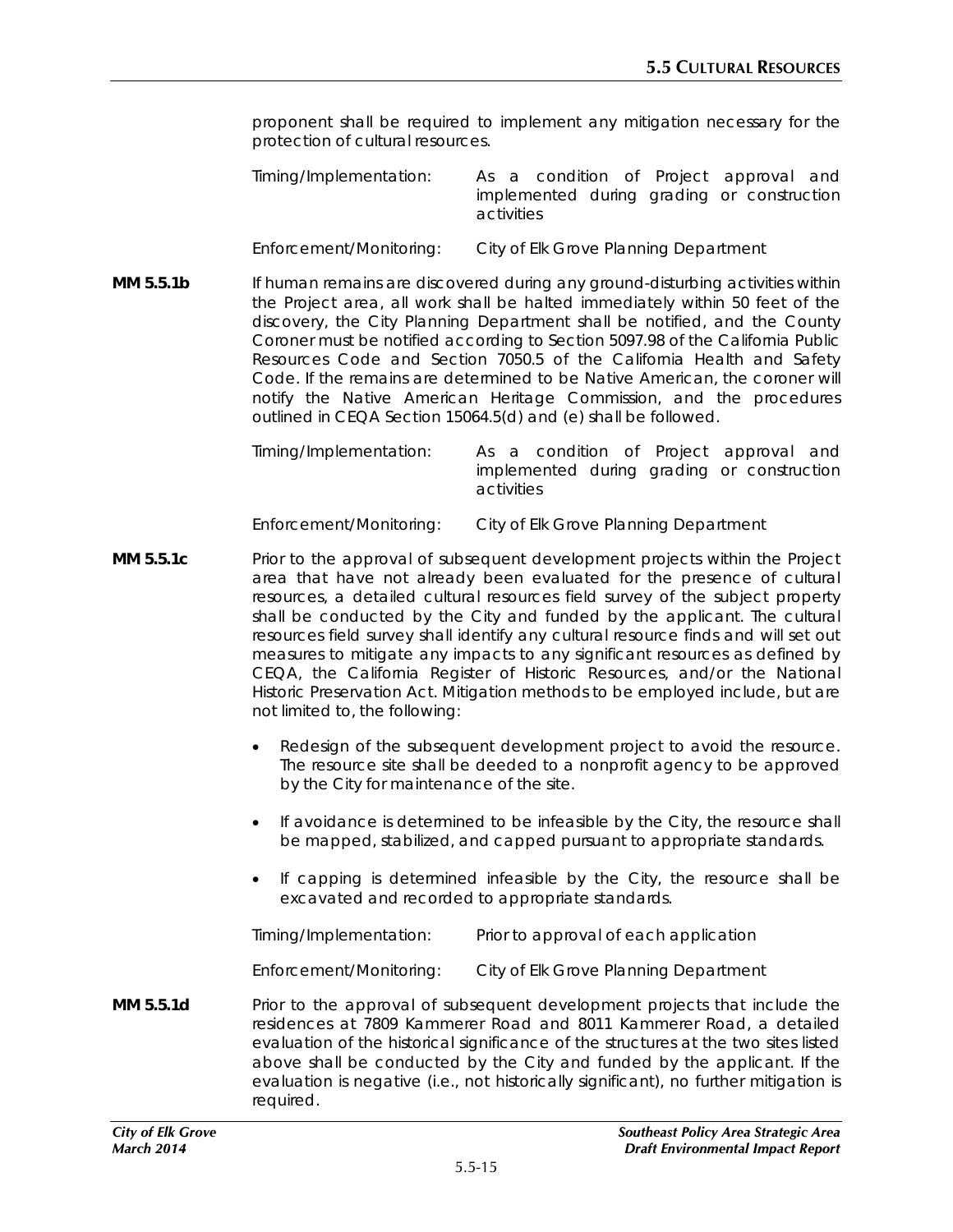If the evaluation determines that one or both of the two sites are historically significant, the subsequent development project(s) will be redesigned to avoid the historical site(s). The historical site(s) will be deeded to a nonprofit agency to be approved by the City for the maintenance of the site(s). If avoidance is determined to be infeasible by the City, the applicant will prepare a treatment plan to minimize adverse effects, relocate resources, if appropriate, and conduct all required documentation (in addition to the items above) in accordance with appropriate standards:

- The development of a site-specific history and appropriate contextual information regarding the particular resource; in addition to archival research and comparative studies, this task could involve limited oral history collection.
- Accurate mapping of the noted resource(s), scaled to indicate size and proportion of the structure(s).
- Architectural description of affected structures.
- Photo documentation of the designated resources, both in still and video format.
- Recordation of measured architectural drawings, in the case of specifically designated buildings of higher architectural merit.
- Any historical significant artifacts within buildings and the surrounding area shall be recorded and deposited with the appropriate museum.

| Timing/Implementation:  | Prior to approval of demolition permits or<br>subsequent development projects involving the<br>properties at 7809 Kammerer Road and 8011<br>Kammerer Road |
|-------------------------|-----------------------------------------------------------------------------------------------------------------------------------------------------------|
| Enforcement/Monitoring: | City of Elk Grove Planning Department                                                                                                                     |

Mitigation measures **MM 5.5.1a** and **5.5.1b** address the potential for encountering undiscovered cultural resources and human remains. These measures require all construction and/or grading work to be halted upon discovery of cultural resources or human remains and ensure that discovered resources would be protected by measures specific to the resource as determined by a qualified professional. Mitigation measure **MM 5.5.1c** requires that all properties that have not already been evaluated for potential effects on cultural resources have detailed cultural resource field surveys prepared to determine whether cultural resources are present, and if so, provides additional steps to avoid or record the resource. The mitigation measure provides that additional measures may be required per the outcome of the cultural resource field survey. Mitigation measure **MM 5.5.1d** requires that the two residences previously not evaluated for eligibility as historic resource be evaluated for historical significance before development is approved that could adversely affect those properties. The mitigation measure includes measures to avoid, minimize, or record the resource(s) of either of the properties found to have historic significance. Implementation of these mitigation measures would reduce impacts on cultural resources and human remains to a **less than significant** level.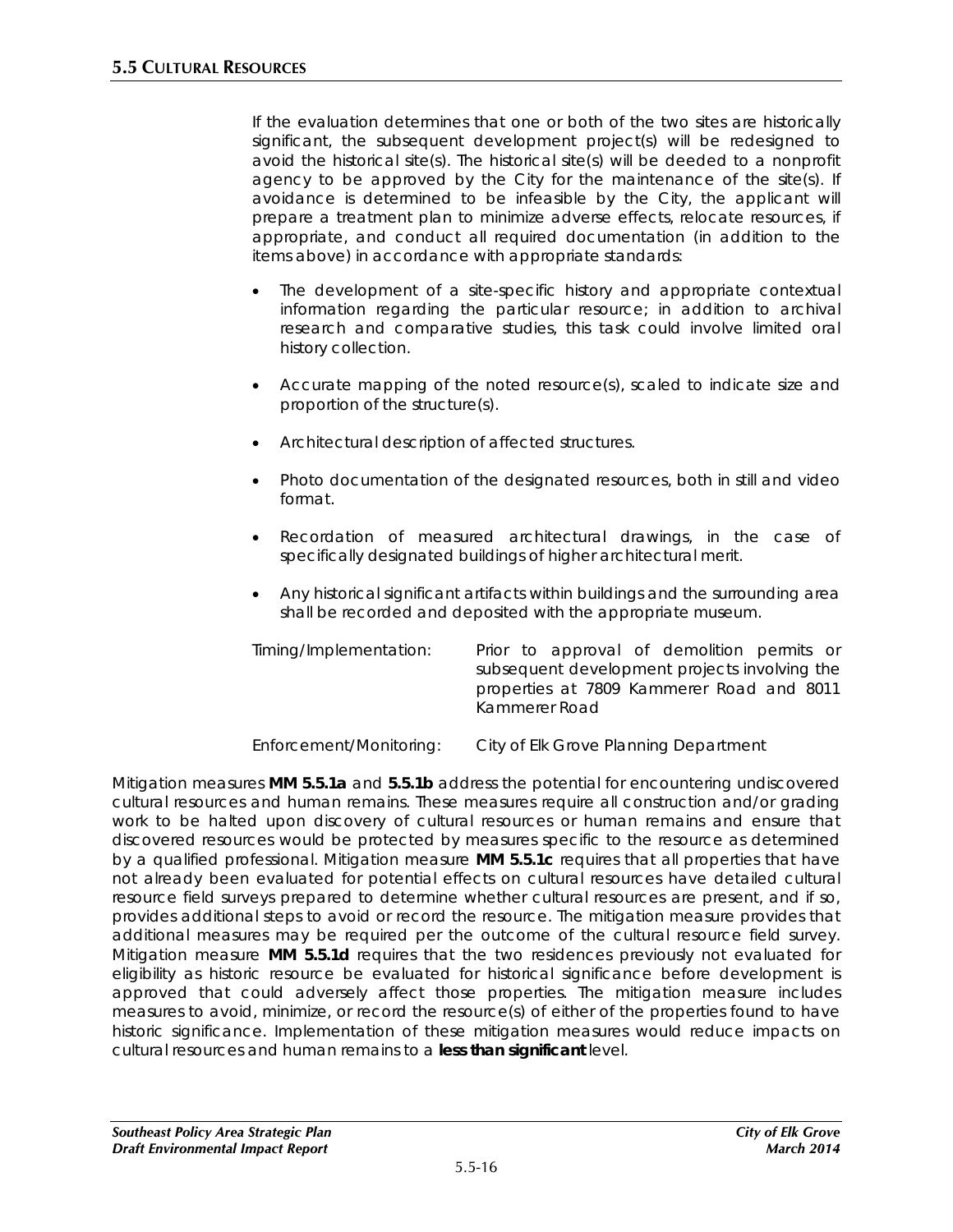### **Undiscovered Paleontological Resources (Standard of Significance 2)**

**Impact 5.5.2** Construction of the proposed Project could adversely affect or result in the damage of unknown paleontological resources (i.e., fossils and fossil formations). This would be a **potentially significant** impact.

According to the General Plan Background Report, although there have been no fossils officially reported that have been discovered in the City, informal finds have occurred. No fossils and no evidence of exposed geomorphological features that typically contain fossils were observed during any of the surveys of parcels in the Project area, but that does not preclude the possibility of their existence at greater depth below the ground surface. The City is considered to be sensitive for paleontological resources, and there is a possibility of the unanticipated discovery of paleontological resources during ground-disturbing activities associated with implementation of the proposed Project. Because the proposed project could destroy a unique paleontological resource, this is considered a **potentially significant** impact.

#### Mitigation Measures

**MM 5.5.2** If any paleontological resources (fossils) are discovered during grading or construction activities within the Project area, work shall be halted immediately within 50 feet of the discovery, and the City Planning Department shall be immediately notified. At that time, the City will coordinate any necessary investigation of the discovery with a qualified paleontologist.

> The City shall consider the mitigation recommendations of the qualified paleontologist for any unanticipated discoveries of paleontological resources. The City and the appropriate project applicant shall consult and agree on implementation of a measure or measures that the City deems feasible and appropriate. Such measures may include avoidance, preservation in place, excavation, documentation, curation, data recovery, or other appropriate measures. The project proponent shall be required to implement any mitigation necessary for the protection of paleontological resources.

> *Timing/Implementation: As a condition of project approval and implemented during ground-disturbing activities*

*Enforcement/Monitoring: City of Elk Grove Planning Department*

Implementation of mitigation measure **MM 5.5.2** would require discovery procedures for paleontological resources during Project construction and require a qualified paleontologist to recommend measures particular to the discovered resource to mitigate adverse impacts discovered during construction activities. Implementation of mitigation measure **MM 5.5.2** would reduce impacts to paleontological resources to a **less than significant** level.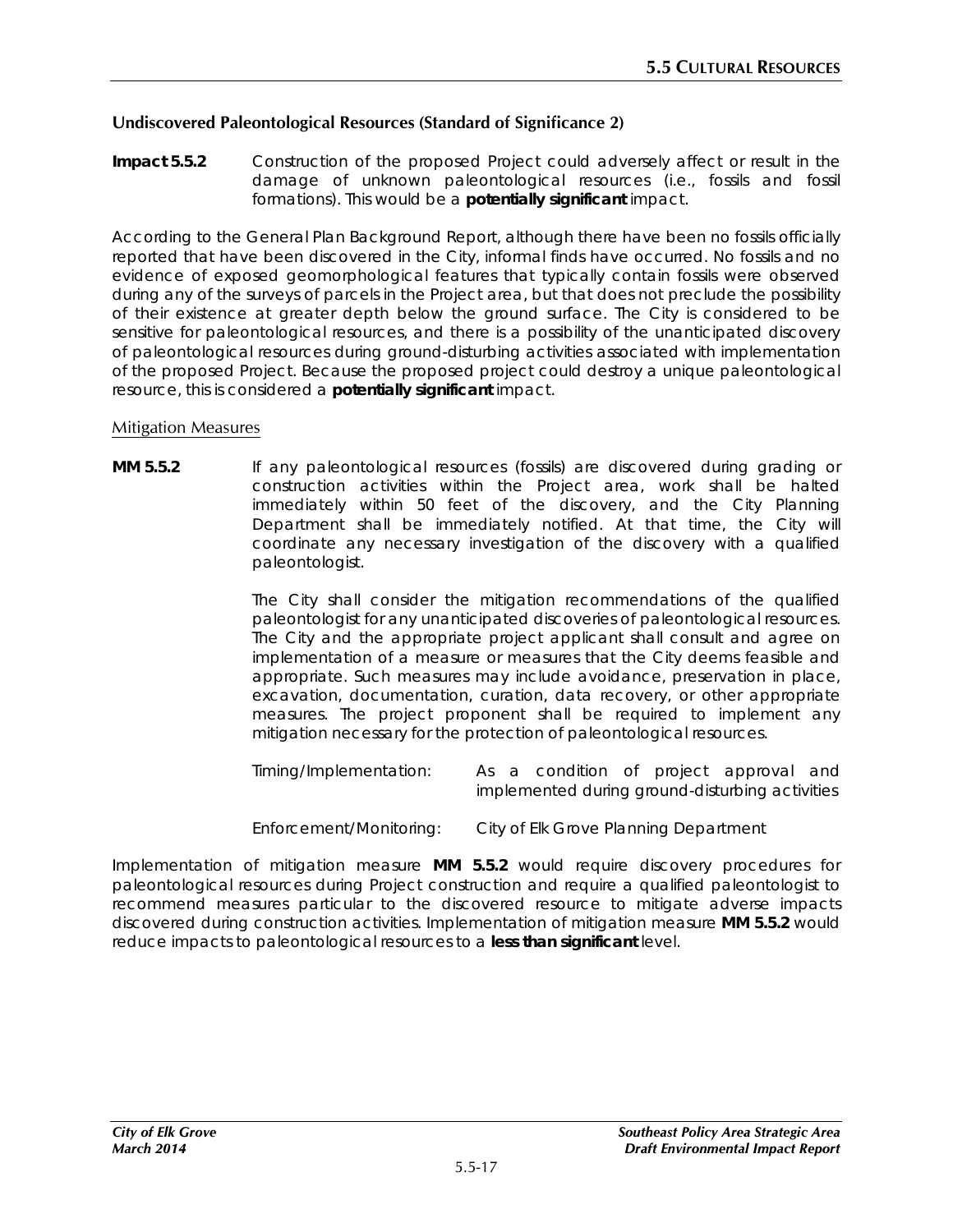# **3.5.4 CUMULATIVE SETTING, IMPACTS, AND MITIGATION MEASURES**

### CUMULATIVE SETTING

The cumulative context associated with the proposed Project includes proposed, planned, reasonably foreseeable, and approved projects in the City's Sphere of Influence and Sacramento County. Urban development that has occurred over the past several decades in the incorporated and unincorporated county has resulted in adverse impacts on innumerable significant historical and archaeological resources, and it is reasonable to assume that present and future development activities will continue to result in impacts on significant cultural resources, including historical resources, archaeological resources, and human remains. Federal, state, and local laws protect cultural resources in most instances but are not always feasible to protect cultural resources, particularly when in-place preservation would frustrate implementation of projects. Future developments and planned land uses would contribute to potential impacts on cultural and paleontological resources, including archaeological resources associated with Native American activities and historic resources associated with Euroamerican settlement, gold mining, agriculture, and economic development. Future developments could conflict with these resources through inadvertent destruction or removal resulting from project grading, excavation, and/or construction activities. Similarly, the proposed Project could affect undiscovered paleontological resources that may be associated with the Riverbank Formation. For this reason, the cumulative effects of development in the region on cultural resources are considered significant.

CUMULATIVE IMPACTS AND MITIGATION MEASURES

#### **Prehistoric Resources, Historic Resources, and Human Remains (Standards of Significance 1, 2, and 3)**

**Impact 5.5.3** Development of the proposed Project could contribute to the cumulative disturbance of cultural resources (i.e., prehistoric sites, historic sites, historic buildings/structures, and isolated artifacts and features) and human remains. This impact would be **potentially cumulatively considerable**.

Although there are no known significant cultural resources within the Project area, several of the properties located within the Project area have not yet been surveyed for cultural resources, so it is possible that some resources may be discovered to exist within those properties. In addition, while several properties have been surveyed and no significant cultural resources were determined to be present, ground-disturbing activities associated with construction within the Project area could uncover previously unknown cultural resources and/or human remains, and the potential loss or degradation of these resources might contribute to the cumulative loss of cultural resources in the City of Elk Grove and Sacramento County. This contribution could be considerable when combined with other past, present, and foreseeable development in the region.

#### Mitigation Measures

Implement mitigation measures **MM 5.5.1a** and **MM 5.5.1b**.

Mitigation measures **MM 5.5.1a** and **5.5.1b** address the inadvertent discovery of previously unknown prehistoric resources, historic resources, and human remains. Implementation of these mitigation measures would reduce the proposed Project's contribution to cumulative impacts to prehistoric resources, historic resources, and human remains to a **less than cumulatively considerable** level.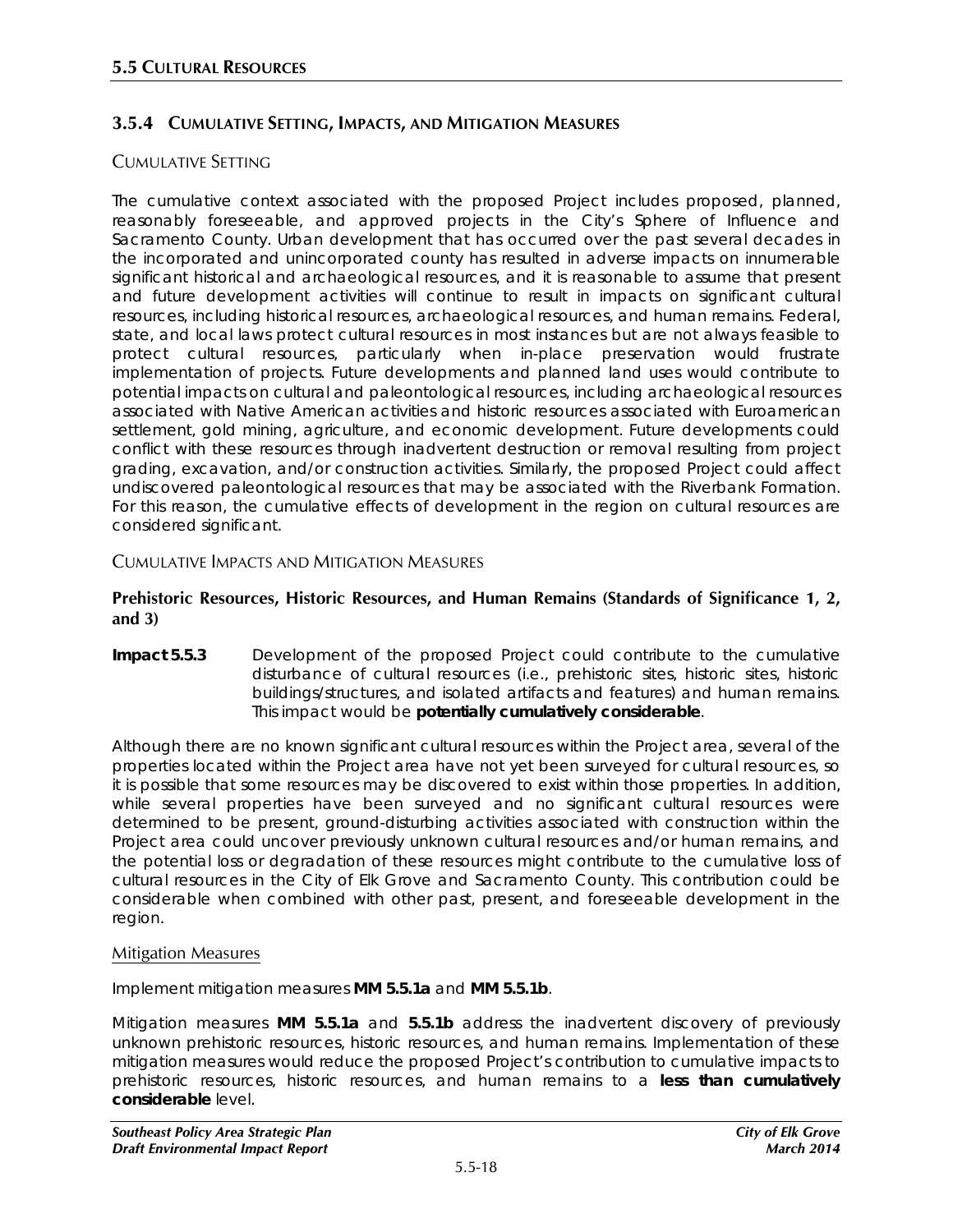#### **Paleontological Resources**

**Impact 5.5.4** Development of the proposed Project could contribute to the cumulative disturbance of paleontological resources (i.e., fossils and fossil formations). This would be a **cumulatively considerable** impact.

There are no known paleontological resources within the Project area, but the City is considered to be sensitive for paleontological resources. As a result, ground-disturbing activities within the Project area could potentially uncover previously unknown paleontological resources that might contribute to the cumulative loss of paleontological resources in the City of Elk Grove and Sacramento County. This loss of paleontologic resources could be considerable, when combined with other past, present, and foreseeable development in the region.

#### Mitigation Measures

Implement mitigation measure **MM 5.5.2**.

Mitigation measure **MM 5.5.2** addresses the inadvertent discovery of previously unknown paleontological resources and would reduce the proposed Project's contribution to paleontological resources to a **less than cumulatively considerable** level**.**